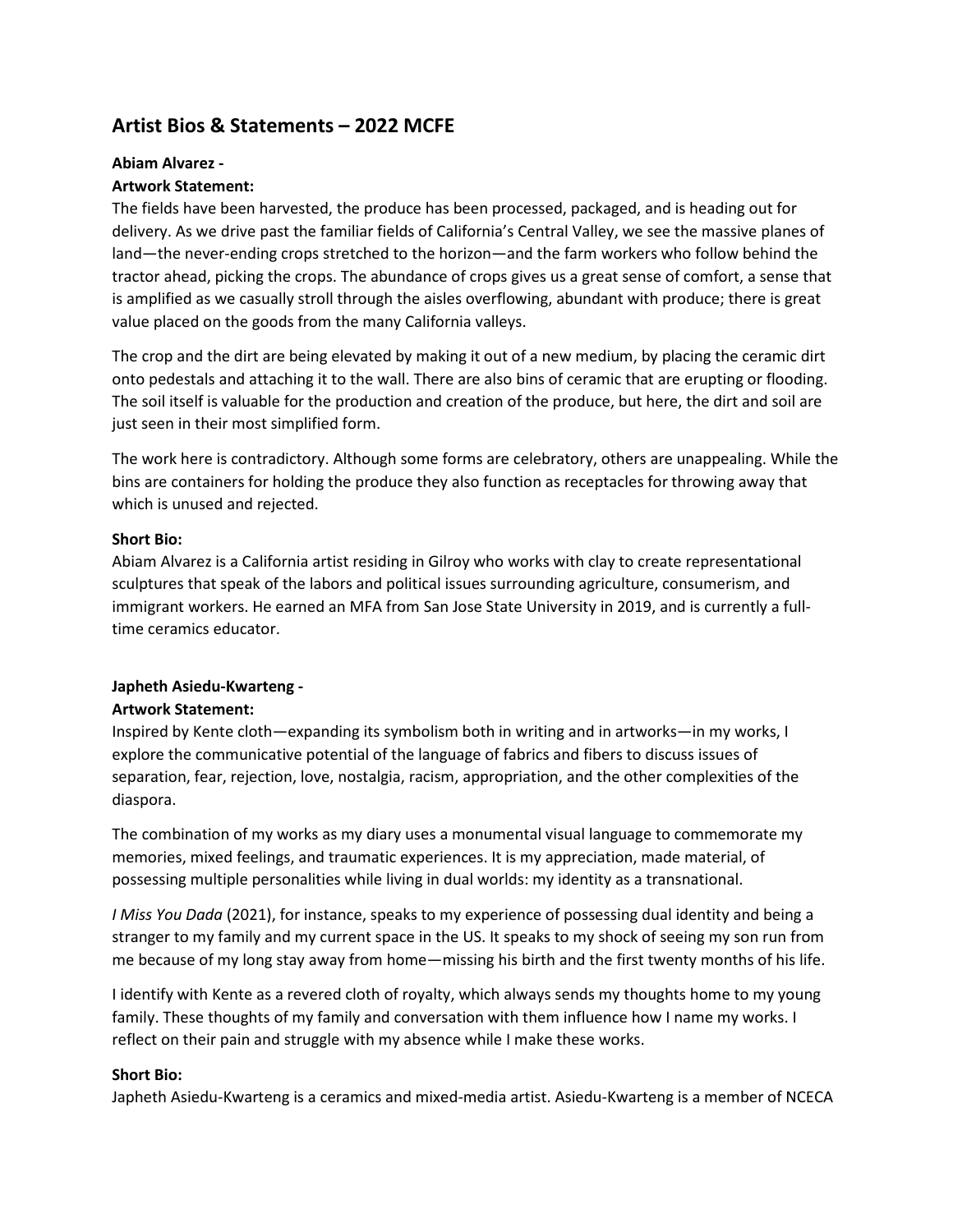and has been featured in several prestigious exhibitions, including the 2021 NCECA Annual exhibition. He was a presenter at the 2021 NCECA conference. Asiedu-Kwarteng is a fellow with NCECA Multicultural, Baber and Lela Winegarner fellowships respectively.

#### **Yael Braha -**

#### **Artwork Statement:**

My past training in graphic design and cinema informs my ceramic artwork. Maya Angelou said: "I've learned that people will forget what you said, people will forget what you did, but people will never forget how you made them feel." During my creative process, I pose myself questions such as: "What if my ceramic work, like a movie's character, had a personality? How can their personalities transpire and be perceived by the viewer? How can I make people feel emotions through my work?" I seek answers to these questions by exploring the synergy of forms, surface designs, materials, and atmospheric firings.

Influenced by my family's history of refugees, and by the witnessing of people around the world being displaced even today, I am compelled to create ceramic work in which I explore themes of displacement, survival, erosion, growth, and transformation.

#### **Short Bio:**

Daughter of refugees from North Africa, Yael Braha was born and raised in Italy, in a visually abundant environment that shaped her love for composition, aesthetics, and visual arts. She earned her BA from the European Institute of Design and her MFA from San Francisco State University.

#### **Summer Brooks -**

#### **Artwork Statement:**

Our cultural values of beauty were stripped from us. Media plays into colorism by primarily grandstanding lighter-skinned women as more feminine and desirable while darker complexions are viewed as aggressive and unattractive. I want to create art celebrating the beauty of Black. Through my work, I am celebrating Blackness. I have not always appreciated myself due to colorism and racism. Colorism and racism have not only been erasing my history, but they have showcased what Black features are deemed 'desirable.' Black is beautiful and should be presented as a spectrum, not a constraint.

Pottery acts as a vessel to not only touch my roots but to inject my work into the canon of ceramics. My pots are decorated with Black women loving themselves and images celebrating my history. My sculptures are celebrations of their beauty through being comfortable with their afros and dark skin. The figures also showcase the struggle I had to face with people touching my hair without consent, to being told my skin is too dark. Although these struggles are shown, figures heal from the hardships and grow into their beautiful selves. Red terracotta clay is not just used for its rich color but for its rich history.

#### **Short Bio:**

Summer Brooks completed an exhibition at the Contemporary Art Museum in St. Louis, *The New Garden Variety*. Her work has been shown at Art Saint Louis and the Albrecht Kemper Museum. Brooks is currently a resident in Kansas City, Missouri at Belger Yard Studios. She has received NCECA's Multicultural Fellowship award.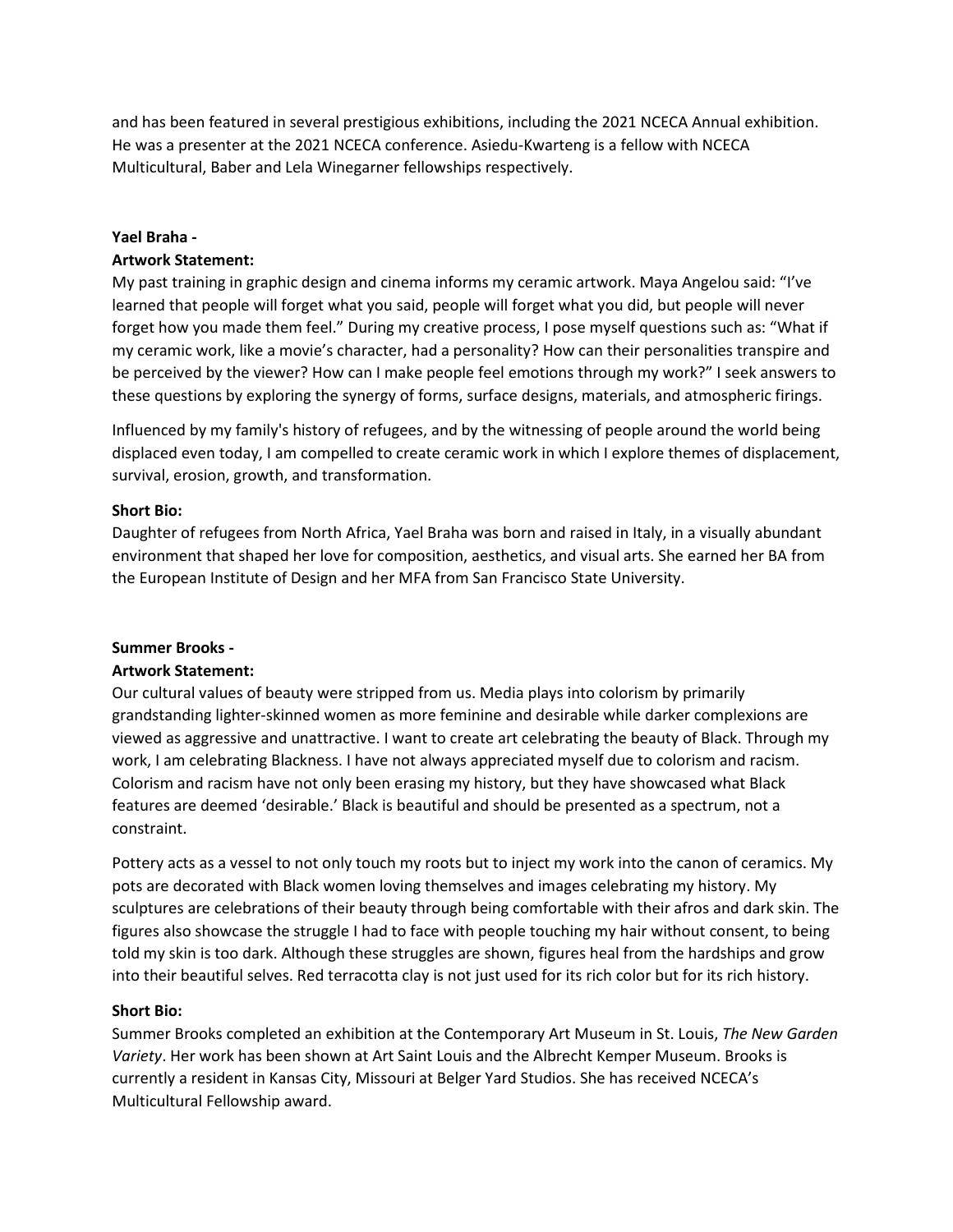# **Grace Gittelman -**

# **Artwork Statement:**

Grace Esther Gittelman explores their Korean and Jewish non-binary identity through hybridized Korean ceramics. They use Onggi, a traditional Korean fermentation vessel, as a response to both Japan's colonization of Korean ceramics and ceramicists and the US Imperialism in Korea. Gittelman creates Onggi 'cabbages' in an Americana kitsch style to speak to their American heritage, adding blood-like drips that mimic kimchi juice to reveal their Korean ancestor's physical and cultural heritage. Moon jars symbolize two halves becoming a whole according to their traditional construction. Gittelman transforms this archetypal form into *Moon Cheese Jars* to show the connection of American cheese to the fusion of their Korean and American identities, and gives a nod to Jewish folklore. Through creating ceramic pillows of their pets, the artist navigates what makes something or someone authentically Korean? They navigate the complexity of their identity and the way they are perceived by challenging the value and concept of authenticity through the most intuitive forms, materiality, and food. Gittelman references these archetypes of food and folklore from their childhood to create their own mythology about their experience of being a minority within a minority.

#### **Short Bio:**

Grace Esther Gittelman (b. 1998) graduated from the School of the Art Institute of Chicago (SAIC) with a BFA in 2020. They are a Chicago based Korean and white Jewish artist and educator. They are a 2021 NCECA Multicultural Fellow and their recent exhibitions include The Clay Art Center's State of Emergence and a solo show at Jude Gallery in Chicago*, Say "Kimchi"!*

#### **Rika Kova -**

### **Artwork Statement:**

"The fact that I was born and raised on a farm in Siberia..."

There is a different life somewhere out there. Life with early mornings when you run outside to get eggs out of the chicken house to make omelets. There is a life where you milk a cow before having a glass of milk and pick the vegetables in the garden for your salad; A life with long evenings by the fire, followed by songs. There is a life with constant but pleasant troubles, and everyday hard work—a happy life though, and happy people.

The fact that I was born and raised on a farm in Siberia affects how I look at the world and is reflected in my work. I use different media as a way through which I can connect with the place where I grew up and the place where I live now.

My inspiration comes from simple things: a trodden path, a lake near my house, the clouds, the shape of a leaf. I think about how the path bends with the river and how the lake would look from the sky. I think about the possibilities of making those shapes out of clay.

#### **Short Bio:**

Rika Kova is a Chicago-based artist, born and raised in Siberia, where she studied economics in college. At the age of 20, Kova immigrated to the US, where she earned an AA from the City College of Philadelphia, and is pursuing a BFA from the School of the Art Institute of Chicago.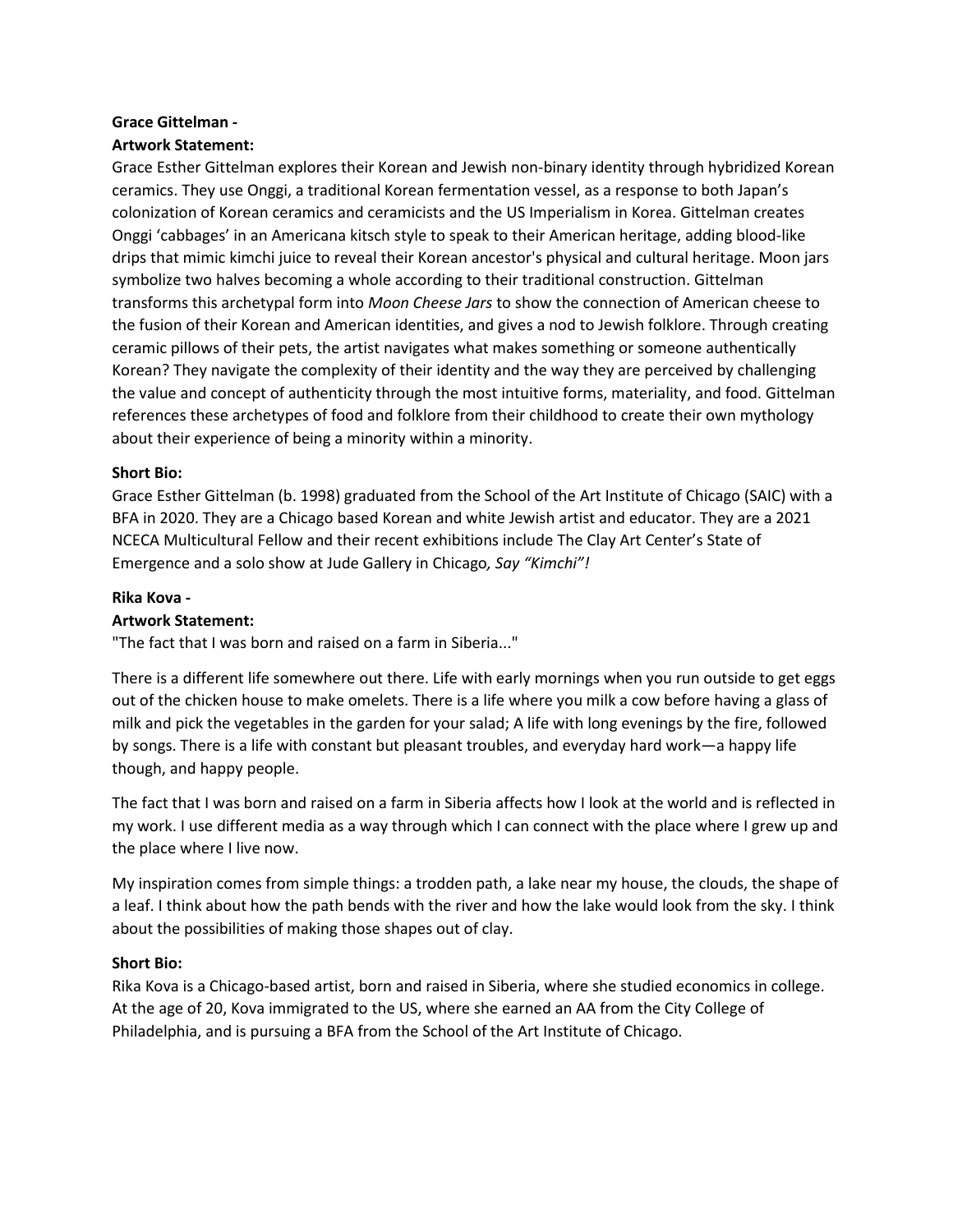# **Walter Moore -**

### **Artwork Statement:**

Homebuilding is my creative process of choice. Working with a clay slab, I can completely control the shape and form of my pieces, allowing the shape to become the focus of the piece. The shape precedes the idea as to what the piece will be and how the piece will function.

I draw the shape onto a newspaper and transfer that shape onto cardboards and make cutouts to develop different shapes. I tape the cardboard pieces together and then I get an idea what the finished piece will look like. I experiment by taping many cardboard cutouts in different ways before settling on the best form. When satisfied, I roll out slabs, let them dry out pressed between boards and newspaper to keep the slabs from buckling and, with a knife, I cut out the cardboard shapes and score and slip to attach them together.

I create 'a unique group' of pieces that share the same shape in slightly different ways.

My goal is to create common forms in clay that exhibit human qualities that can show unity rather than division. I thrive to make the abstract form accepted as realistic and function as a utilitarian object.

# **Short Bio:**

Walter Moore is a potter. He's African American. Introduced to pottery by his mother, Moore is mostly self-taught from a plethora of classes, demonstrations, and workshops. Two of his best teachers are trial and error. He wants to be the best potter. Moore approaches pottery making with great alacrity.

### **Neha Pullarwar -**

#### **Artwork Statement:**

My practice has been a deep urge to engender sensitivity within the community of audiences for my work, and to advocate ecological and social change in a local and global environmental scenario that is declining rapidly under human onslaught.

I live and work in Maharashtra, western coast of the Indian peninsula. My time is divided between a studio in lush, green environs of the Alibag Island, and more bustling suburbs of Mumbai. I am keenly aware of the contrasts in my surroundings, finding meaning in including and translating these experiences in artwork.

I explore the medium and push the boundaries of my practice to develop objects that reflect the innate grace of ceramic but with the makings of sculptural structure and intensity. Isolated from a larger landscape and narrative, the organic forms inhabit a new conceptual space, sometimes bordering on the abstract; their textures and colors interpret but do not imitate the natural forms they are inspired by. I am working within the slender area that overlays illusion and reality—creating poetic renderings of desire for balance and harmony, and a more universally equanimous relationship with the environment. Figuratively, I draw attention to the beauty and complexity of the architecture within these varied nests, reflecting profound observation and research before producing any series. I continue to map outwardly insignificant yet valuable components of the natural world, building bridges that negate the horrors of human trespass.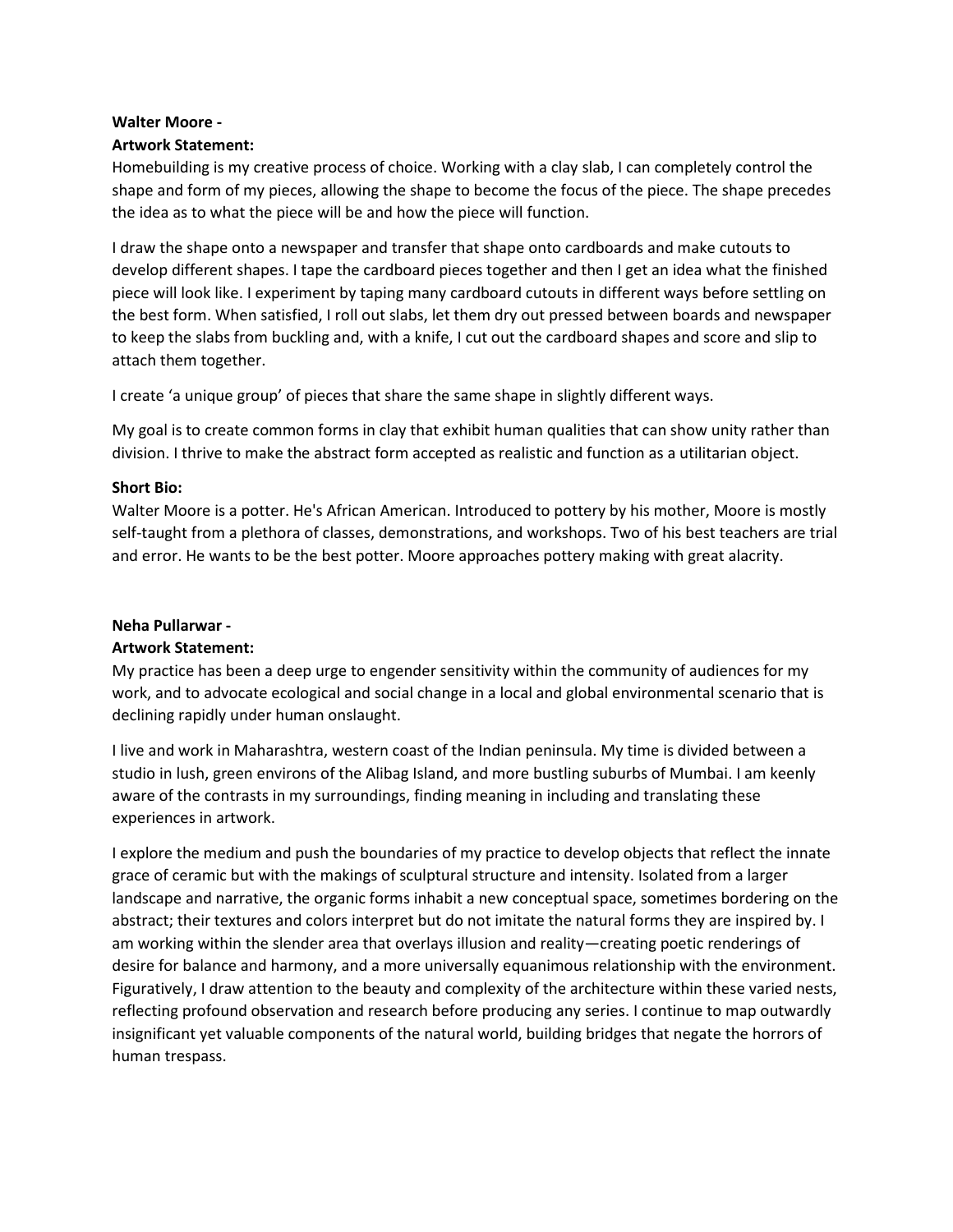#### **Short Bio:**

Neha Pullarwar is an artist primarily working with clay. She divides her time between her studio in Alibag and Mumbai, on the western coastal belt of India. She practices art in her studio and works as a curator and art consultant in Mumbai for one of the leading art collectors of India. She serves as a pottery teacher as well.

# **Silvia Ritterling-Alvarez -**

#### **Artwork Statement:**

I was born and raised in Morelia, Mexico. Always interested and curious about the beautiful ceramics and art crafts made by Mexican artisans, six years ago I started to take ceramics classes in Southern California. I found myself immersed in a new creative experience, learning how ceramics has impacted humanity in different cultures, in so many ways. Being a mom and after a few home relocations, I try to be practical. My pieces are mainly functional, to be used on a daily basis. It brings me a great contentment when I learn that I can touch someone's routine with a piece coming out from my hands. I usually include accents of my Mexican heritage, at the same time expressing my gratitude to the US to be my country and now providing the materials I use, to the earth, and natural elements that my ceramics process have in it.

#### **Short bio:**

I was born and raised in Mexico and now live in Southern California. I started to learn ceramics six years ago. Since the pandemic I have created a small studio in my garage, and am working on online education. Recently I started to sell my work at a studio gallery, and I am working on website base distribution.

#### **Antra Sinha -**

#### **Artwork Statement:**

Nature fascinates me. When I see nature, I see geometry. I am inspired by the structures that emerge and evolve from the micro of the organism to the macro of the universe.

My work is guided by the material I use. I feel that, in some ways, I am the material that I am working with: I am molding clay, yet it is molding me. I feel that my mind, spirit, and body must work in concert in order to manifest the forms, which I then offer to the fire.

Recently, the Fibonacci sequence and the hexagon have both commanded my attention. I am fascinated by the countless examples of six-sided shapes, spaces, and structures to be found in the natural world. Beehives, the molecular structure of benzene, and interlocking basalt columns on the shore of Northern Ireland all share six-fold symmetry with the feather-like water crystals that we call snowflakes.

Some of my latest creations are designed in the 3–D rendering software SOLIDWORKS, which are then carved in insulation foam or a plaster block with the use of a CNC mill. I continue to use wood-firing techniques to fire these works, which enhances the milled marks intentionally created.

#### **Short Bio:**

Antra Sinha earned her MFA in Painting from the MS University of Baroda in India. Antra then became